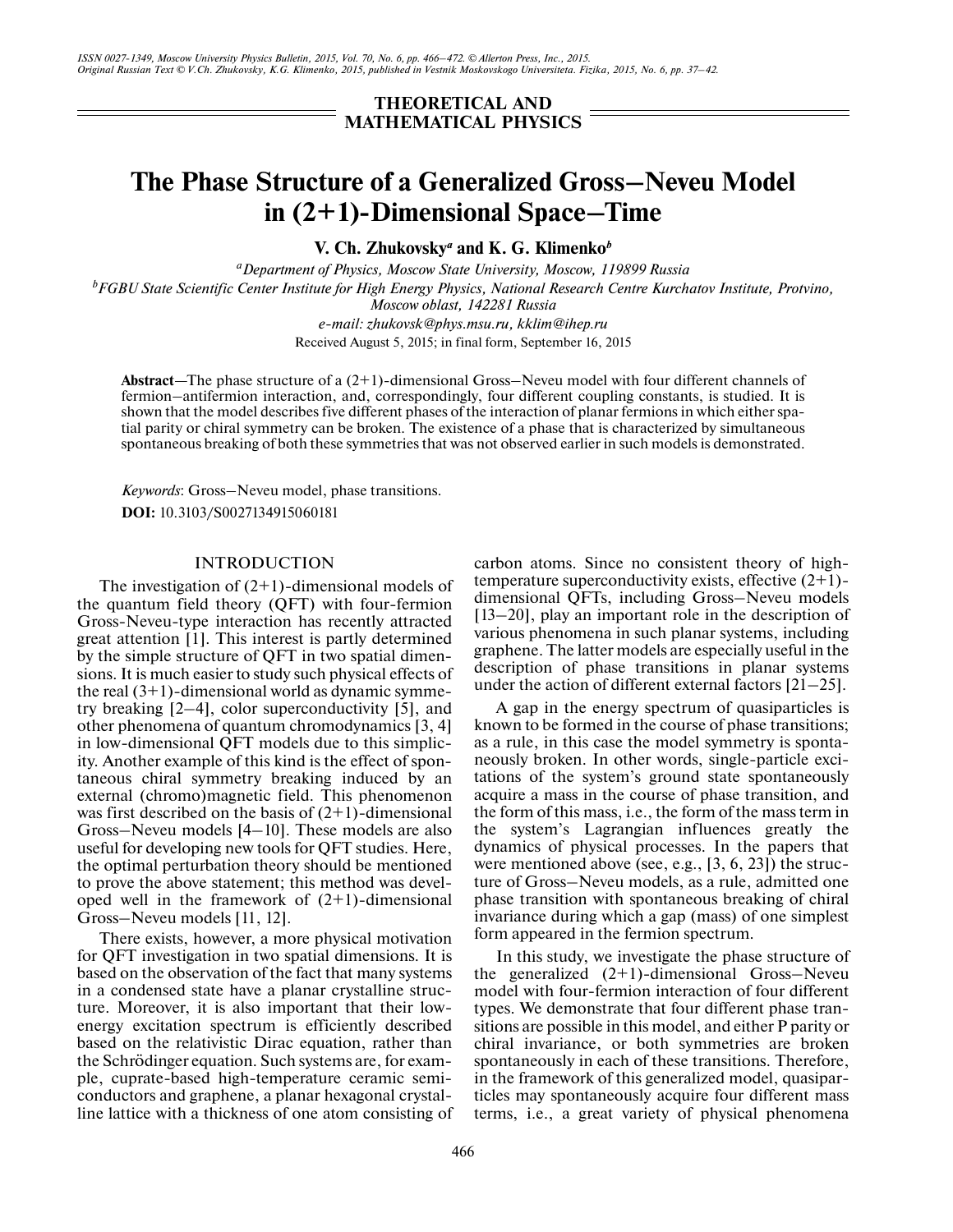which can be examined in the framework of one microscopic theory are predicted.

### THE MODEL AND ITS EFFECTIVE POTENTIAL

We study the  $(2+1)$ -dimensional Gross-Neveu model with the Lagrangian of the following form:

$$
L = \overline{\Psi} i \hat{\partial} \Psi + \frac{G_1}{2N} (\overline{\Psi} \Psi)^2
$$
  
+ 
$$
\frac{G_2}{2N} (\overline{\Psi} \tau \Psi)^2 + \frac{H_1}{2N} (\overline{\Psi} i \Gamma^5 \Psi)^2 \frac{H_2}{2N} (\overline{\Psi} i \Gamma^3 \Psi)^2,
$$
 (1)

where  $\Psi(x)$  is the fundamental multiplet of the  $U(N)$ group, each component of this multiplet is a fourcomponent Dirac spinor, i.e.,  $\Psi^{t}(x) \equiv (\Psi_{1}^{t}(x), ..., \Psi_{N}^{t}(x))$ , where t denotes transposition, and for each particular  $a = 1,.., N \Psi_a(x)$  is the spinor that is transformed according to a reducible four-dimensional representation of  $SO(2,1)^1$ . (Hereinafer, the spinor indices and  $U(N)$  group indices are not given explicitly, while summing over them is implied everywhere.) In models of the (1) type the coupling constants  $G_i, H_i$  are not real constants of fermion quasiparticle interaction. These parameters rather describe Coulomb interaction between quasiparticles and between quasiparticles and the crystalline lattice of the planar system.

The following notation is used in (1):  
\n
$$
\hat{\partial} = \sum_{\mu=0}^{2} \Gamma^{\mu} \partial_{\nu}, \text{ where } \Gamma^{\mu} = diag(\gamma^{\mu} - \gamma^{\mu}),
$$
\n
$$
\gamma^{0} = \begin{pmatrix} 1 & 0 \\ 0 & -1 \end{pmatrix}, \quad \gamma^{1} = \begin{pmatrix} 0 & i \\ i & 0 \end{pmatrix}, \quad \gamma^{2} = \begin{pmatrix} 0 & 1 \\ -1 & 0 \end{pmatrix}. \quad (2)
$$

The following representation is used for the  $4 \times 4$ matrices  $\Gamma^3$  and  $\Gamma^5$ :

$$
\Gamma^3 = \begin{pmatrix} 0 & I \\ I & 0 \end{pmatrix}, \quad \gamma^5 = \Gamma^0 \Gamma^1 \Gamma^2 \Gamma^3 = i \begin{pmatrix} 0 & -I \\ I & 0 \end{pmatrix}, \quad (3)
$$

where  $I$  is the unitary  $2 \times 2$  matrix. Here,  $\tau = -i\Gamma^3 \Gamma^5 = diag(1, 1, -1, -1)$ . All  $\Gamma^{\mu}$  matrices  $(\mu = 0, 1, 2, 3, 5)$  anticommutate with each other and act in the four-dimensional spinor space. It should be noted that Lagrangian (1) is invariant with respect to

MOSCOW UNIVERSITY PHYSICS BULLETIN Vol. 70 No. 6 2015

two discrete chiral transformations,  $\Gamma^3$  and  $\Gamma^5$ , and the space inversion operation  $P(a = 1, ..., N)$ :

$$
\Gamma^3: \Psi_a \to \Gamma^3 \Psi_a; \ \Gamma^5: \Psi_a
$$
  

$$
\to \Gamma^5 \Psi_a; \ P: \ \Psi_a(t, x, y) \to \Gamma^5 \Gamma^1 \Psi_a(t, -x, y). \tag{4}
$$

It is known that Gross–Neveu models of the (1) type are renormalizable in the framework of the nonperturbative method of a  $1/N$  expansion [3]. As a consequence, in this study we use this method, and it is assumed that  $N \gg 1$ . In this case, it is sufficient to consider the properties of theory (1) in the leading order with respect to  $1/N$  only, since higher order corrections to any dynamic quantity of the model are negligible.

Below, we demonstrate that for each fixed set of coupling constants in model (1) one of the five possible phases,  $A, B, C, D, E$ , occurs. In phase A fermions are massless, while phases  $B, C, D, E$  correspond to the effective Lagrangian with a spontaneous fermion mass term of the form  $\overline{\Psi}\Psi$ ,  $\overline{\Psi}\tau\Psi$ ,  $\overline{\Psi}i\Gamma^5\Psi$ , and  $\overline{\Psi}i\Gamma^3\Psi$ , respectively. Since each of these mass terms breaks one or two discrete symmetries (4) of model (1), these symmetries of the model are broken spontaneously in the corresponding phases.

It is convenient to study the phase structure of model (1) using the equivalent Lagrangian with the auxiliary boson fields  $\sigma_1$ ,  $\sigma_2$ ,  $\varphi_1$ , and  $\varphi_2$ :

$$
L[\overline{\Psi}, \Psi, \sigma_i, \varphi_i] = \overline{\Psi}[i\hat{\partial} - \sigma_1 - \sigma_2 \tau
$$
  
-i\varphi\_1 \Gamma^5 - i\varphi\_2 \Gamma^3] \Psi - N \sum\_{k=1}^2 \left( \frac{\sigma\_k^2}{4G\_k} + \frac{\varphi\_k^2}{4H\_k} \right). (5)

The equations of motion for the auxiliary fields can be easily obtained from (5),

$$
\sigma_1 = -2\frac{G_1}{N}\overline{\Psi}\Psi, \quad \sigma_2 = -2\frac{G_2}{N}\overline{\Psi}\tau\Psi,
$$
  
\n
$$
\varphi_1 = -2\frac{H_1}{N}\overline{\Psi}i\Gamma^5\Psi, \quad \varphi_2 = -2\frac{H_2}{N}\overline{\Psi}i\Gamma^3\Psi.
$$
\n(6)

Substituting expressions (6) into (5), we obtain initial Lagrangian (1), which, at least, means that models (1) and (5) are equivalent for the field equations of motion. This means that the properties of the vacuum state of model (1), i.e., its phase structure, can be considered in the framework of auxiliary equivalent Lagrangian (5) (this is what will be done, because it is convenient). In this case the effective action of the fields  $\sigma_i$ ,  $\varphi_i$  in the leading order of  $1/N$  expansion [3] has the form

$$
S_{\text{eff}}(\sigma_i, \phi_i) = -\int dx^0 d^2x \sum_{k=1}^2 \left( \frac{\sigma_k^2}{4G_k} + \frac{\phi_k^2}{4H_k} \right) \qquad (7)
$$

$$
-i \text{Tr}_{sx} \ln(i\hat{\partial} - \sigma_1 - \sigma_2 \tau - i\phi_1 \Gamma^5 - i\phi_2 \Gamma^3),
$$

<sup>&</sup>lt;sup>1</sup> In the most general form, i.e., with four nonzero coupling constants  $G_i$ ,  $H_i$ , model (1) was first considered in [26] (particular cases of this model with some constants equal to zero were studied in [2, 3, 21]). In [26], however, certain mistakes were made in investigation of the phase structure of the model. Since Gross–Neveu models with several different four-fermion structures are still topical for examination of, for example, graphene [31], in this study we make up for the existing lack of knowledge on the phase structure of model (1).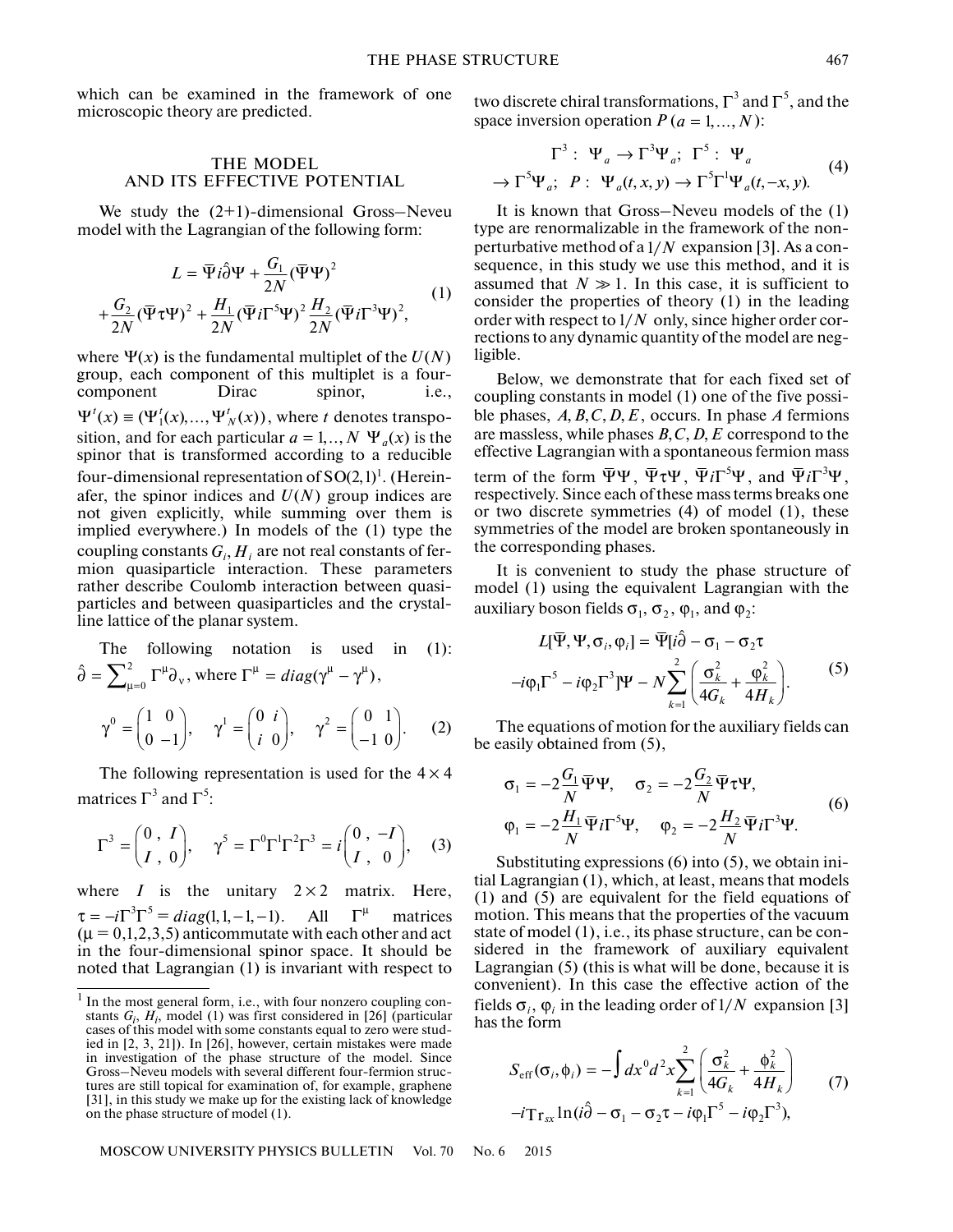where the operation  $Tr_{xx}$  means the spur with respect to both the four-dimensional spinor (s) and  $(2+1)$ dimensional coordinate (x) spaces. The structure of a vacuum is known to be determined by vacuum averages (condensates) of the boson fields  $\sigma_i$  and  $\varphi_i$  (i=1, 2) (hereinafter, the condensates of these fields are denoted as  $\langle\sigma_{_{1,2}}\rangle$  and  $\langle\phi_{_{1,2}}\rangle$ ). In order to find  $\langle\sigma_{_{1,2}}\rangle$  and  $\varphi_{1,2}$ ), it is necessary to find the effective potential of the model connected with (7) using the following relation:

$$
V_{\rm eff}(\sigma_i, \varphi_i) \int dx^0 d^2x = -S_{\rm eff}(\sigma_i, \phi_i)|_{\sigma_i, \phi_i = \text{const.}} \qquad (8)
$$

According to the method that was described in [27], the following can be obtained from (7) and (8):

$$
V_{\text{eff}}(\sigma_i, \varphi_i) = \sum_{k=1}^2 \left( \frac{\sigma_k^2}{4G_k} + \frac{\varphi_k^2}{4H_k} \right)
$$
  
+*i*  $\int \frac{dp_0 d^2 \vec{p}}{(2\pi)^3} \text{Tr}_s \ln D(p)$ , (9)

where  $D(p) = p_0 \Gamma^0 - \vec{p} \vec{\Gamma} - \sigma_1 - \sigma_2 \tau - i \varphi_1 \Gamma^3 - i \varphi_2 \Gamma^3$  is the Dirac operator that is written in square brackets in formula (5) in the momentum representation. Since , where  $\varepsilon_i$  are the four eigenvalues of the  $4 \times 4$  matrix  $D(p)$ ,  $D(p) = p_0 \Gamma^0 - \vec{p} \vec{\Gamma} - \sigma_1 - \sigma_2 \tau - i \varphi_1 \Gamma^5 - i \varphi_2 \Gamma^3$  $Tr_s \ln D(p) = \ln \text{Det} D(p) = \sum_i \ln \varepsilon_i$ , where  $\varepsilon_i$  $D(p)$ 

$$
\varepsilon_{1,2,3,4} = \sigma_1 \pm \sqrt{\left(\sigma_2 \pm \sqrt{p_0^2 - \vec{p}^2}\right)^2 - \varphi_1^2 - \varphi_2^2},\qquad(10)
$$

we have from (9)

$$
V_{\text{eff}}(\sigma_i, \varphi_i) = \sum_{k=1}^2 \left\{ \frac{\sigma_k^2}{4G_k} + \frac{\varphi_k^2}{4H_k} + i \int \frac{dp_0 d^2 \vec{p}}{(2\pi)^3} \ln(p_0^2 - \vec{p}^2 - M_k^2) \right\},
$$
(11)

where  $M_{12} = \sigma_2 \pm \sqrt{\sigma_1^2 + \phi_1^2 + \phi_2^2}$ . Integration over in (28) can be performed using the general relation  $\int dp_0 \ln(p_0 - A) = i\pi |A|$ , which is valid to an infinite term independent of the real quantity *A*. Therefore,  $M_{1,2} = \sigma_2 \pm \sqrt{\sigma_1^2 + \varphi_1^2 + \varphi_2^2}$ . Integration over  $p_0$ 

$$
V_{\text{eff}}(\sigma_i, \varphi_i) = \sum_{k=1}^2 \left\{ \frac{\sigma_k^2}{4G_k} + \frac{\varphi_k^2}{4H_k} - \int \frac{d^2 \vec{p}}{(2\pi)^2} \sqrt{\vec{p}^2 + M_k^2} \right\}.
$$
 (12)

It can be seen from (12) that  $V_{\text{eff}}(\sigma_i, \varphi_i)$  is an ultraviolet-diverging quantity that is first regularized by limiting the domain of integration in (12) by the con-

dition  $|\vec{p}| < \Lambda$ . As a result, we obtain, to an additive constant independent of the fields,

$$
V_{\text{eff}}^{reg}(\sigma_i, \varphi_i) = \sum_{k=1}^2 \left\{ \frac{\sigma_k^2}{4} \left( \frac{1}{G_k} - \frac{2\Lambda}{\pi} \right) + \frac{\varphi_k^2}{4} \left( \frac{1}{H_k} - \frac{2\Lambda}{\pi} \right) + \frac{|M_k|^3}{6\pi} + |M_k|^3 O\left( \frac{|M_k|}{\Lambda} \right) \right\}.
$$
 (13)

In order to obtain the finite  $V_{\text{eff}}(\sigma_i, \varphi_i)$  from regularized expression (13) in the limit  $\Lambda \rightarrow \infty$ , it should be additionally required that the bare coupling constants  $G_k$ ,  $H_k$  depend in the following way on the cutting parameter  $\Lambda$ :

$$
\frac{1}{G_k} = \frac{2\Lambda}{\pi} + g_k, \quad \frac{1}{H_k} = \frac{2\Lambda}{\pi} + h_k.
$$
 (14)

In this case, in the limit  $\Lambda \rightarrow \infty$ , we obtain from (13) the finite (renormalized) expression for the effective potential,

$$
V(\sigma_i, \varphi_i) = \sum_{k=1}^2 \left[ \frac{g_k}{4} \sigma_k^2 + \frac{h_k}{4} \varphi_k^2 + \frac{|M_k|^3}{6\pi} \right].
$$
 (15)

The coordinates of the point of global minimum of effective potential (15) determine the condensates  $\sigma_{1,2}$  and  $\langle \varphi_{1,2} \rangle$ , which play a fundamental role in investigation of the properties of the vacuum state of the system, i.e., all that is called the phase structure (symmetry of the ground sate, masses of its single-particle excitations, and so on). It can be easily seen that in our case the fermion mass terms in Lagrangian (5) appear spontaneously if the condensates  $\langle \sigma_{1,2} \rangle$  and  $\varphi_{1,2}$  are nonzero. For this purpose, it is sufficient to perform the field shift in (5),

$$
\sigma_{1,2} \rightarrow \sigma_{1,2} + \langle \sigma_{1,2} \rangle, \quad \varphi_{1,2} \rightarrow \varphi_{1,2} + \langle \varphi_{1,2} \rangle. \quad (16)
$$

# THE PHASE STRUCTURE OF THE MODEL

Let us examine whether the effective potential (15) has a global minimum. First of all, we note that the function  $V(\sigma_i, \varphi_i)$  is even with respect to each of the four independent variables  $\sigma_{1,2}$  and  $\varphi_{1,2}$ . Therefore, it is sufficient to study it on the set  $\varphi_{1,2} \ge 0$  and  $\sigma_{1,2} \ge 0$ (where, obviously,  $M_1 \equiv \sigma_2 + \sqrt{\sigma_1^2 + \phi_1^2 + \phi_2^2} \ge 0$ ). Then, the structure of function (15) is such that it is convenient to search for the point of the global minimum first using the variables  $M_1$ ,  $M_2$ ,  $x = \varphi_1^2$  and  $y = \varphi_2^2$ , and in the end return to the variables  $\varphi_{1,2} \ge 0$ and  $\sigma_{1,2} \ge 0$ . Since  $\sigma_1^2 = -x - y + (M_1 - M_2)^2/4$  and  $M_1 \equiv \sigma_2 + \sqrt{\sigma_1^2 + \varphi_1^2 + \varphi_2^2} \ge 0$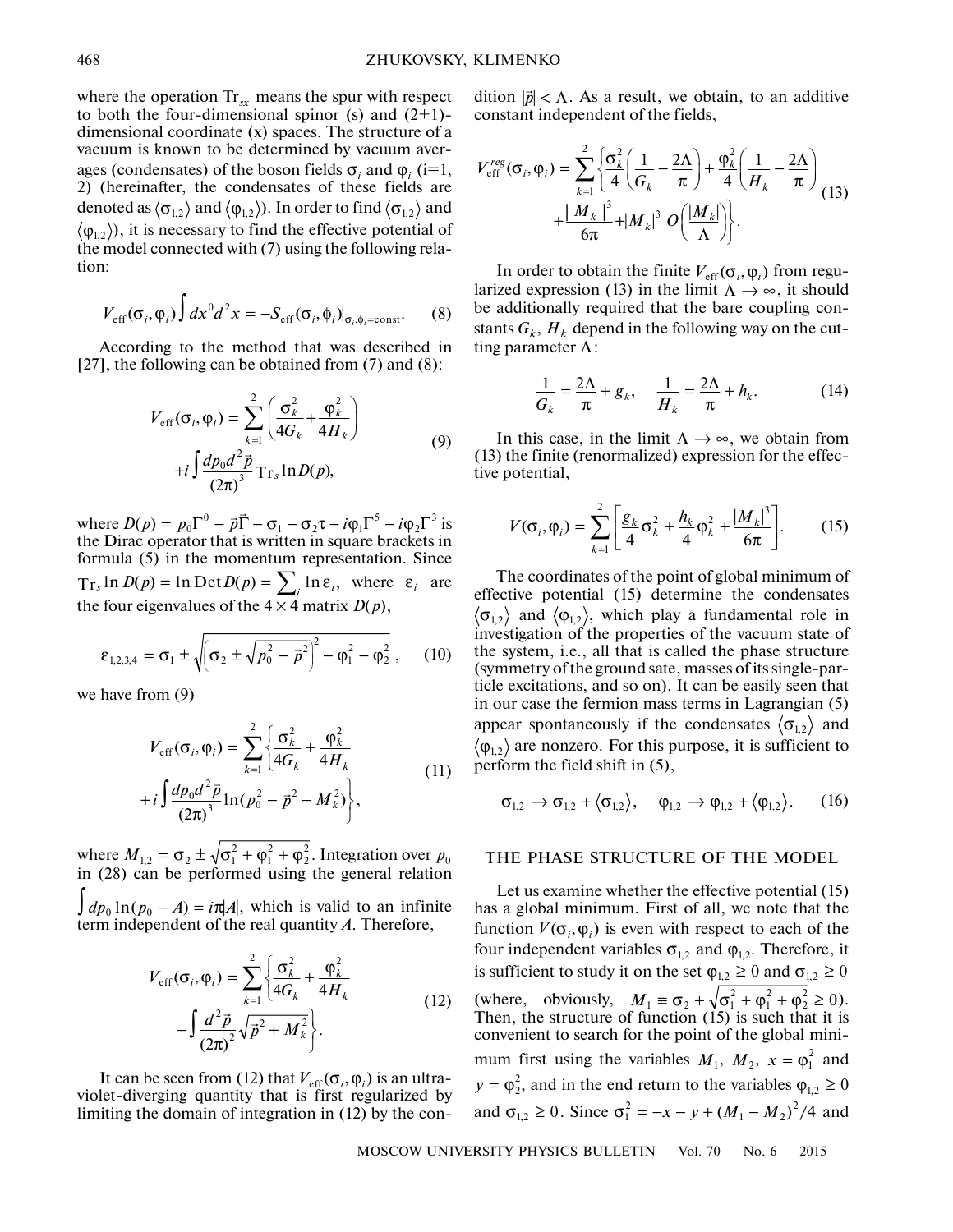$\sigma_2^2 = (M_1 + M_2)^2/4$ , in terms of the new variables effective potential (15) takes the form

$$
V(M_1, M_2, x, y) = \frac{g_1}{16} (M_1 - M_2)^2 + \frac{g_2}{16} (M_1 + M_2)^2 + \frac{h_1 - g_1}{4} x + \frac{h_2 - g_1}{4} y + \frac{|M_1|^3}{6\pi} + \frac{|M_2|^3}{6\pi}.
$$
 (17)

Obviously, the following constraints on the new variables should be satisfied:  $M_1 \geq 0$ ,  $-\infty < M_2 < \infty$ ,  $x, y \ge 0$ , and  $x + y \le (M_1 - M_2)^2/4$ . Here, the global minimum of function (17) is found in two stages. First, we find its minimum with respect to  $x$  and  $y$  varying in the closed and bounded domain (for fixed  $M_{1,2}$ ). Then, the obtained expression is minimized with respect to the two remaining variables  $M_{1,2}$  $\omega = \left\{ (x, y) : x, y \ge 0, x + y \le (M_1 - M_2)^2 / 4 \right\}$ 

Since  $V(M_1, M_2, x, y)$  is a linear with respect to the x and y function, its smallest value in the triangular  $domain \omega$  is reached at one of the vertices of this triangle, i.e., at one of the following points:  $(x_1 = 0, y_1 = 0)$ ,  $(x_2 = (M_1 - M_2)^2/4$ ,  $y_2 = 0$ , and  $(x_3 = 0, y_3 = (M_1 M_2$ )<sup>2</sup>/4). At these points the effective potential (17) takes the following values, respectively:

$$
V_1(M_1, M_2) \equiv V(M_1, M_2, x = x_1, y = y_1)
$$
  
=  $\frac{g_1}{16}(M_1 - M_2)^2 + \frac{g_2}{16}(M_1 + M_2)^2 + \frac{M_1^3}{6\pi} + \frac{|M_2|^3}{6\pi},$   

$$
V_2(M_1, M_2) \equiv V(M_1, M_2, x = x_2, y = y_2)
$$
  
=  $\frac{h_1}{16}(M_1 - M_2)^2 + \frac{g_2}{16}(M_1 + M_2)^2 + \frac{M_1^3}{6\pi} + \frac{|M_2|^3}{6\pi},$   

$$
V_3(M_1, M_2) \equiv V(M_1, M_2, x = x_3, y = y_3)
$$
  
=  $\frac{h_2}{16}(M_1 - M_2)^2 + \frac{g_2}{16}(M_1 + M_2)^2 + \frac{M_1^3}{6\pi} + \frac{|M_2|^3}{6\pi}.$  (20)

Obviously, in order to find the smallest value of the function  $V(M_1, M_2, x, y)$  with respect to x and y, it is necessary to compare the quantities  $(18)$ – $(20)$ . For this purpose we set some fixed value of the coupling constant,  $g_1$ , and divide the plane of the coupling constants  $h_1$  and  $h_2$  into three domains  $I$  ,  $II$  , and  $III$  (see Fig. 1 for the case  $g_1 > 0$ ), where  $I =$  $\{(h_1, h_2) : h_1 > g_1, h_2 > g_1\}, H =$ and  $III =$  $\{(h_1, h_2) : h_2 < g_1, h_2 < h_1\}$ . The comparison of functions (18)–(20) yields the following: (i) in domain *I*  $g_1 > 0$ ),  $\{(h_1, h_2) : h_1 < g_1, h_2 > h_1\},\$ 

the global minimum of the effective potential (17) with respect to the variables  $x$  and  $y$  has the form  $(x = x_1, y = y_1)$ , where  $V(M_1, M_2, x, y)$  reaches its smallest value equal to  $V_1(M_1,M_2)$  (18). (ii) If the coupling constants  $h_1$  and  $h_2$  lie in domain  $II$  , the smallest



**Fig. 1.** The plane of the coupling constants  $h_1$  and  $h_2$  is divided into three domains I, II, and III. The coordinates  $x_{\text{min}}$  and  $y_{\text{min}}$  of the point of the smallest value of the effective potential  $V(M_1, M_2, x, y)$  as a function of  $(x, y) \in \omega = \{(x, y) : x, y \ge 0, x + y \le (M_1 - M_2)^2/4\}$  are given in each domain. The line L is determined by the relation  $L = \{(h_1, h_2) : h_1 = h_2\}$ . The figure corresponds to positive values of  $g_1$ .

value of effective potential (17) with respect to the variables x and y is reached at the point  $(x = x_2, y = y_2)$ , where it is equal to  $V_2(M_1, M_2)$  (19). (iii) Finally, if  $(h_1, h_2) \in III$ , the smallest value of the function  $V(M_1, M_2, x, y)$  with respect to x and y is  $V_3(M_1, M_2)$  reached at the point  $(x = x_3, y = y_3)$ . Let us now search the global minima of the functions  $V_1(M_1, M_2)$ ,  $V_2(M_1, M_2)$ , and  $V_3(M_1, M_2)$  with respect to the variables  $M_1$  and  $M_2$ , whose admissible values are as follows:  $M_1 \geq 0$ ,  $-\infty < M_2 < \infty$ .

Let us begin with the case  $(h_1, h_2) \in I$ , i.e., search the global minimum of the function  $V_1(M_1, M_2)$ . The system of stationarity equations for this function is

$$
\frac{\partial V_1(M_1, M_2)}{\partial M_1} = \frac{g_1}{8}(M_1 - M_2)
$$
\n
$$
+ \frac{g_2}{8}(M_1 + M_2) + \frac{M_1^2}{2\pi} = 0,
$$
\n
$$
\frac{\partial V_1(M_1, M_2)}{\partial M_2} = \frac{g_1}{8}(M_2 - M_1)
$$
\n
$$
+ \frac{g_2}{8}(M_1 + M_2) + \text{sign}(M_2) \frac{M_2^2}{2\pi} = 0,
$$
\n(22)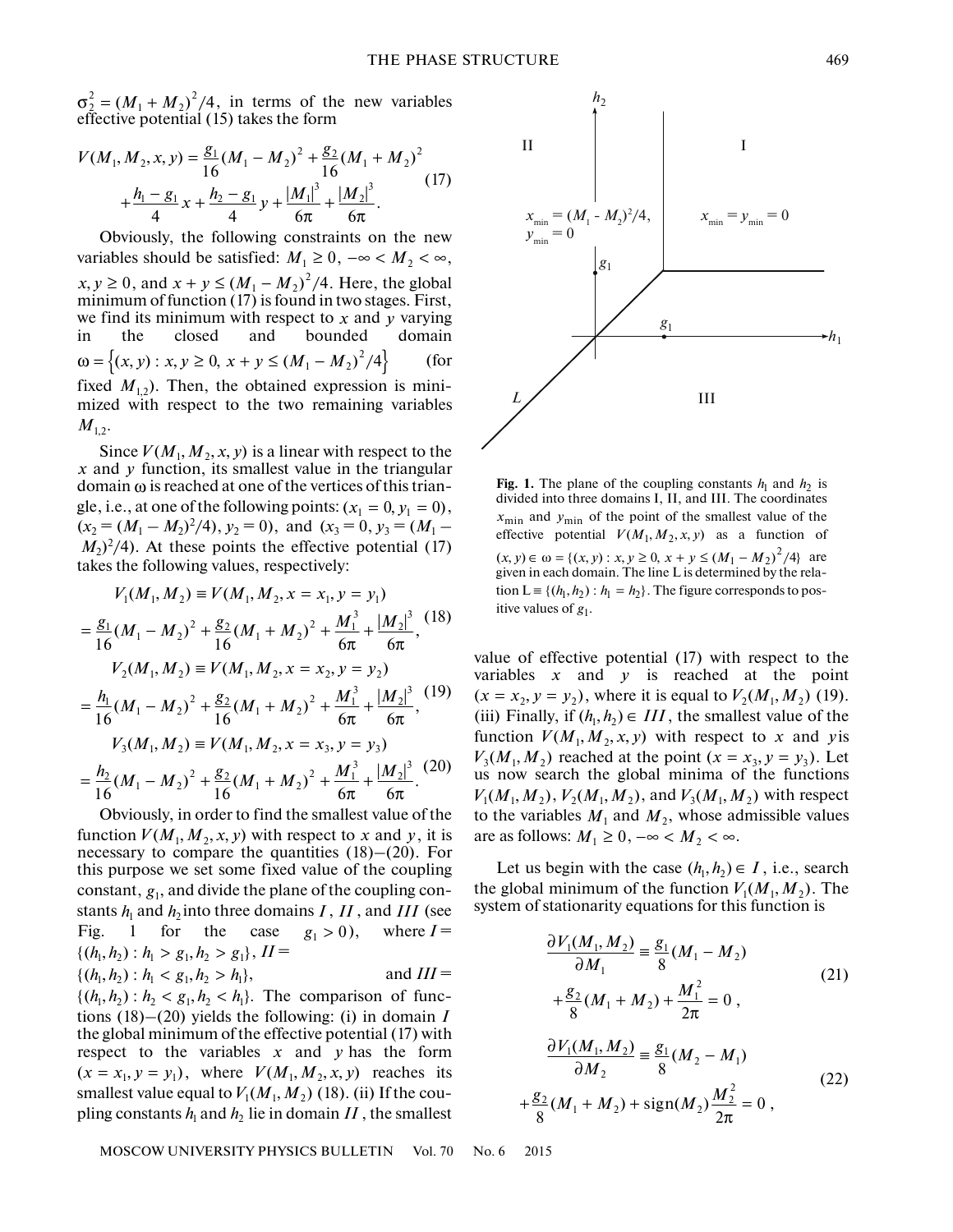where  $sign(x)$  is the sign function. Let us denote the global minimum of the function  $V_1(M_1, M_2)$  by  $(M_{10}, M_{20})$ . Obviously, it is the solution to the system of equations (21) and (22) and depends on the values of the coupling constants  $g_1$  and  $g_2$ . By solving this system of stationarity equations, the behavior of the quantities  $M_{10}$  and  $M_{20}$  depending on  $g_1$  and  $g_2$  can be found (see Fig. 2 in which the plane of the coupling constants  $(g_1, g_2)$  is divided into three domains corresponding to the different form of  $M_{10}$  and  $M_{20}$ ). Namely, if  $g_{1,2} > 0$ , then  $M_{10} = M_{20} = 0$ . If  $g_2 < 0$ and  $g_2 < g_1$ , then  $M_{10} = M_{20} = -\pi g_2/2$ . IF  $g_1 < 0$  and  $g_2 > g_1$ , then  $M_{10} = -M_{20} = -\pi g_1/2$ . Now that we know the expressions for  $x_{\min}$  and  $y_{\min}$  (see Fig. 1) in which  $M_1$  and  $M_2$  should be replaced by  $M_{10}$  and  $M_{20}$ , we return to the initial variables  $\varphi_{1,2} \ge 0$  and  $\sigma_{1,2} \ge 0$ and find the global minimum  $(\sigma_{1,2}^o, \varphi_{1,2}^o)$  of effective potential (15). The form of vacuum expectations  $\langle \sigma_{1,2} \rangle \equiv \sigma_{1,2}^o$  and  $\langle \phi_{1,2} \rangle \equiv \phi_{1,2}^o$  is found as a consequence. Thus, it can be easily demonstrated that in the case  $(h_1, h_2) \in I$  and  $g_{1,2} > 0$ , i.e., if

$$
(g_1, g_2, h_1, h_2) \in \Omega_{I0}
$$
  

$$
\equiv \{ (g_1, g_2, h_1, h_2) : h_1 > g_1, h_2 > g_1; g_1 > 0, g_2 > 0 \},
$$
 (23)

the coordinates of the global minimum of function (15) have the form  $\sigma_{1,2}^o = 0$ ,  $\varphi_{1,2}^o = 0$ . This corresponds to zero vacuum averages of the scalar fields,  $\left\langle \sigma _{_{1,2}}\right\rangle =0$ and  $\langle \phi_{1,2} \rangle = 0.$  It can be demonstrated in a similar way that in the case  $(h_1, h_2) \in I$ ,  $g_1 < 0$ , and  $g_2 > g_1$ , i.e., if

$$
(g_1, g_2, h_1, h_2) \in \Omega_{I\sigma_1}
$$
  

$$
\equiv \{ (g_1, g_2, h_1, h_2) \colon h_1 > g_1, h_2 > g_1; \quad g_1 < 0, g_2 > g_1 \},
$$
 (24)

we have  $\langle \sigma_1 \rangle = -\pi g_1/2$ ,  $\langle \sigma_2 \rangle = 0$ ,  $\langle \phi_{1,2} \rangle = 0$ . Finally, if  $(h_1, h_2) \in I$ ,  $g_2 < 0$ , and  $g_2 < g_1$ , i.e., if

$$
(g_1, g_2, h_1, h_2) \in \Omega_{I\sigma_2}
$$
  

$$
\equiv \{(g_1, g_2, h_1, h_2) : h_1 > g_1, h_2 > g_1; g_2 < 0, g_2 < g_1\},
$$
 (25)

then  $\langle \sigma_2 \rangle = -\pi g_2/2$ ,  $\langle \sigma_1 \rangle = 0$ ,  $\langle \phi_{1,2} \rangle = 0$ .

If the point  $(h_1, h_2)$  belongs to domain  $II$  (for  $g_1 > 0$  see Fig. 1), it is necessary to search for the extremum of the function  $V_2(M_1, M_2)$ . The search for its global minimum ( $M_{10}, M_{20}$ ) is considerably simplified, since the function  $V_2(M_1, M_2)$  is obtained from (18) by replacing  $g_1 \rightarrow h_1$ . Taking this fact into account, the dependence of  $M_{10}$  and  $M_{20}$  on the coupling constants  $h_1$  and  $g_2$  can be easily found if the obvious replacement  $g_1 \rightarrow h_1$  is made in Fig. 2. Now that  $x_{\min}$  and  $y_{\min}$  for  $(h_1, h_2) \in H$  are known (see



**Fig. 2.** The coordinates  $M_{10}$  and  $M_{20}$  of the global minimum of the function  $V_I(M_1, M_2)$  (18) depending on the values of the coupling constants  $g_1, g_2$ . The line L is determined by the relation  $L = \{(g_1, g_2) : g_1 = g_2\}.$ 

Fig. 1), the vacuum averages of the fields  $\varphi_{1,2}$  and  $\sigma_{1,2}$ can be easily obtained. Namely, if

$$
(g_1, g_2, h_1, h_2) \in \Omega_{II0}
$$
  
\n
$$
\equiv \{(g_1, g_2, h_1, h_2) : h_1 < g_1, h_2 > h_1; \quad h_1 > 0, g_2 > 0\},
$$
 (26)  
\nthen  $\langle \sigma_{1,2} \rangle = 0$  and  $\langle \phi_{1,2} \rangle = 0$ . If

$$
(g_1, g_2, h_1, h_2) \in \Omega_{II\varphi_1}
$$
  
\n
$$
\equiv \{ (g_1, g_2, h_1, h_2) : h_1 < g_1, h_2 > h_1; \quad h_1 < 0, g_2 > h_1 \},
$$
 (27)  
\nwe have  $\langle \sigma_{1,2} \rangle = 0, \langle \phi_1 \rangle = -\pi h_1/2, \langle \phi_2 \rangle = 0$ . If

$$
(g_1, g_2, h_1, h_2) \in \Omega_{II\sigma_2}
$$
  
= { $(g_1, g_2, h_1, h_2)$ :  $h_1 < g_1, h_2 > h_1$ ;  $g_2 < 0, g_2 < h_1$ }, (28)

then  $\langle \sigma_2 \rangle = -\pi g_2/2$ ,  $\langle \sigma_1 \rangle = 0$ ,  $\langle \phi_{1,2} \rangle = 0$ . The structure of the condensates  $\langle \sigma_{1,2} \rangle$  and  $\langle \phi_{1,2} \rangle$  for the point  $(h_1, h_2)$  that lies in domain *III* can be easily found in a similar way. Therefore, if

$$
(g_1, g_2, h_1, h_2) \in \Omega_{III0}
$$
  
\n
$$
\equiv \{ (g_1, g_2, h_1, h_2) : h_2 < g_1, h_2 < h_1; \quad h_2 > 0, g_2 > 0 \},
$$
  
\nthen  $\langle \sigma_{1,2} \rangle = 0$  and  $\langle \phi_{1,2} \rangle = 0$ . If

$$
(g_1, g_2, h_1, h_2) \in \Omega_{III\varphi_2}
$$
  
 
$$
\equiv \{ (g_1, g_2, h_1, h_2) : h_2 < g_1, h_2 < h_1; \quad h_2 < 0, g_2 > h_2 \},
$$
 (30)

we have  $\langle \sigma_{1,2} \rangle = 0$ ,  $\langle \phi_2 \rangle = -\pi h_2/2$ ,  $\langle \phi_1 \rangle = 0$ . Finally, if

$$
(g_1, g_2, h_1, h_2) \in \Omega_{III\sigma_2}
$$
  

$$
\equiv \{(g_1, g_2, h_1, h_2) : h_2 < g_1, h_2 < h_1; g_2 < 0, g_2 < h_2\},
$$
 (31)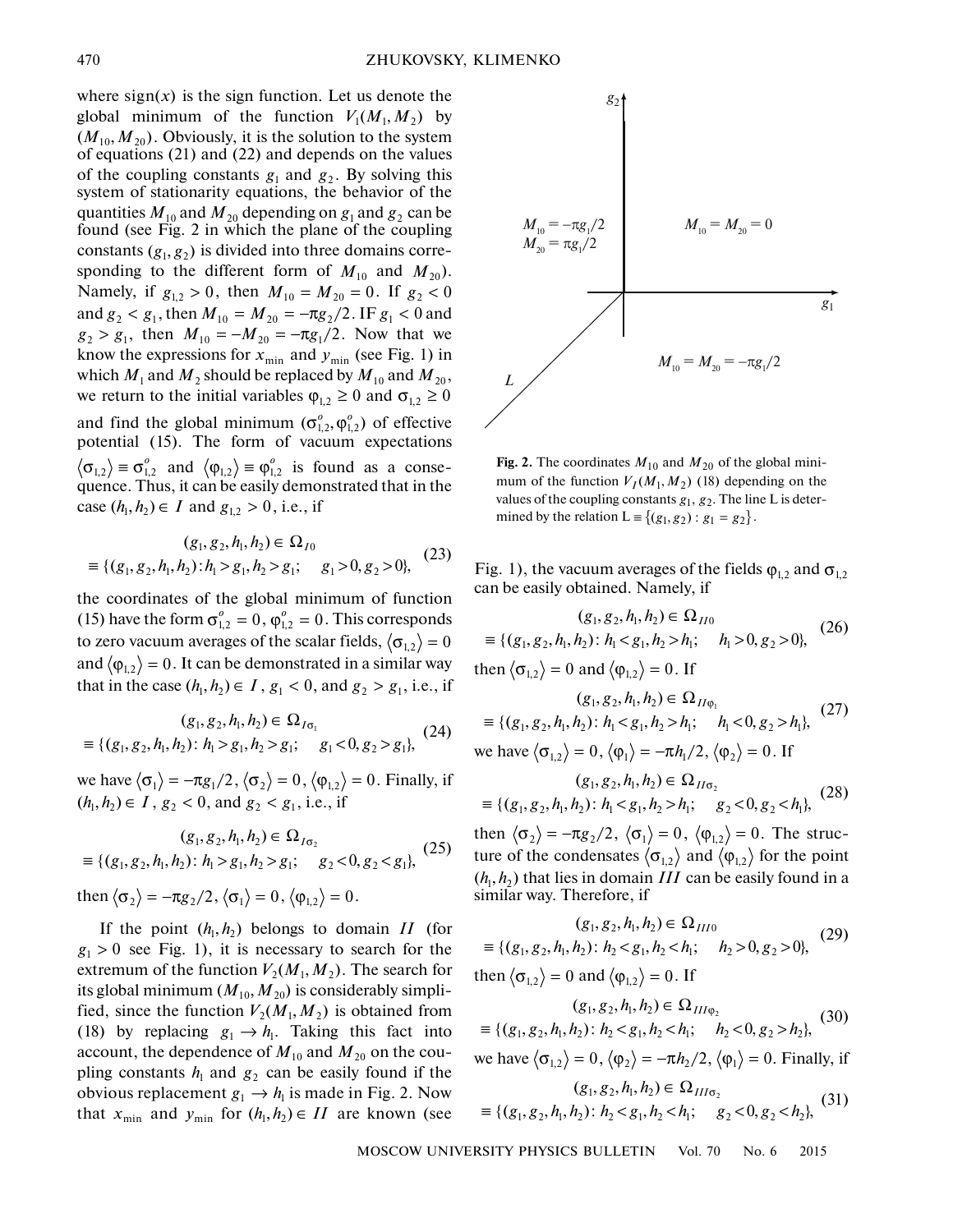then  $\langle \sigma_2 \rangle = -\pi g_2/2, \langle \sigma_1 \rangle = 0, \langle \phi_{1,2} \rangle = 0.$ 

It follows from the above that the phase portrait of the initial model consists of five different phases which can be denoted by  $A, B, C, D, E$ .

**Phase** *A* occurs if the coupling constants belong to the domain  $\Omega_{I0} \cup \Omega_{II0} \cup \Omega_{III0}$  (see (23), (26), and (29)). In this domain, none of the discrete symmetries (4) is broken; all of the condensates of the boson fields and fermion masses are zero.  $(g_1, g_2, h_1, h_2)$ 

**In phase** *B*, i.e., for  $(g_1, g_2, h_1, h_2) \in \Omega_{I_{\sigma_1}}$  (see (24)), we have  $\langle \sigma_1 \rangle = -\pi g_1/2$ ,  $\langle \sigma_2 \rangle = 0$ ,  $\langle \phi_{1,2} \rangle = 0$ . It can be seen, using field shift (16), that the fermion mass term  $\sim \overline{\Psi} \Psi$  spontaneously appears in the Lagrangian; it is P invariant, but breaks both discrete chiral symmetries of the model  $\Gamma^3$  and  $\Gamma^5$  (4).

**In phase** *C*, i.e., for (see (25), (28), and (31)), we have  $\langle \sigma_2 \rangle = -\pi g_2/2$ ,  $\langle \sigma_1 \rangle = 0$ ,  $\langle \phi_{12} \rangle = 0$ . Correspondingly, single-particle fermion excitations ∼of the vacuum in this phase are described by the mass term of the form  $\sim \bar{\Psi} \tau \Psi$  which breaks P parity but does not break  $\Gamma^3$  and  $\Gamma^5$  chiral symmetries of the model.  $phase \qquad C.$  $(g_1, g_2, h_1, h_2) \in \Omega_{I\sigma_2} \cup \Omega_{II\sigma_2} \cup \Omega_{III\sigma_2}$  $\langle \sigma^{}_{2} \rangle = -\pi g^{}_{2}/2$  ,  $\langle \sigma^{}_{1} \rangle = 0$  ,  $\langle \phi^{}_{1,2} \rangle = 0$ 

**In phase** *D*, i.e., for  $(g_1, g_2, h_1, h_2) \in \Omega_{H_{\Phi_1}}(\text{see (27)}),$ we have  $\langle \sigma_{12} \rangle = 0$ ,  $\langle \phi_1 \rangle = -\pi h_1/2$ ,  $\langle \phi_2 \rangle = 0$ . It can be easily seen that in this case both  $P$  parity and chiral  $\Gamma^5$ symmetry (4) are broken, but  $\Gamma^3$  invariance of the model holds. Single-fermion excitations are described by the mass term of the form  $\sim \overline{\Psi} i \Gamma^3 \Psi$ . *D*, i.e., for  $(g_1, g_2, h_1, h_2) \in \Omega_{H\varphi_1}$  $\ket{\sigma_{1,2}}=0,\, \Braket{\phi_1}=-\pi h_1/2,\, \Braket{\phi_2}=0$ ut Γ<sup>3</sup> i<br>excitation

Finally, **phase** E occurs if  $(g_1, g_2, h_1, h_2) \in \Omega_{III\varphi_2}$ (see (30)). In this case  $\langle \sigma_{1,2} \rangle = 0$ ,  $\langle \phi_2 \rangle = -\pi h_2/2$ ,  $\ket{\phi_1} = 0$ , and the ground state of the system is P and  $\Gamma^5$  is invariant. Due to field shift (16), however, in  $\Gamma^5$  is invariant. Due to field shift (16), however, in phase *E* the mass term of the form ~  $\Psi i \Gamma^3 \Psi$  is spontaneously generated in the Lagrangian, which breaks the  $\Gamma^3$  symmetry of the model.

### **CONCLUSIONS**

It is well known that physical phenomena that occur in materials with a layered crystalline structure (high-temperature superconductivity, graphene, etc.) can be successfully described in the framework of relativistic  $(2+1)$ -dimensional models with four-fermion interaction of Gross–Neveu type. This is the reason that the interest in the investigation of effects that are predicted in the framework of these models, as well as the influence of various external factors on them, has not subsided during almost 30 years [3, 4, 25]. We note, however, that earlier (see, e.g., [20, 24]) these

Gross–Neveu-type models were used, as a rule, to examine the simplest phase transition with the breaking of chiral invariance.

In this study we examined the phase structure of the generalized (2+1)-dimensional Gross–Neveu model (1) with several coupling constants that is *P* even and invariant with respect to two discrete chiral transformations,  $\Gamma^3$  and  $\Gamma^5$  (4). It was demonstrated that, depending on the values of the coupling constants, model (1) describes five different phases. In some of these either  $P$  parity (phase  $C$ ), or chiral invariance (phases  $B$  and  $E$ ) are spontaneously broken. A new phase  $D$  with a property that was unknown previously was found, namely, in this phase both *P*parity and chiral invariance are spontaneously broken. Therefore, it is possible to describe quite different phase transformations in the framework of one microscopic model (1).

### ACKNOWLEDGMENTS

We thank D.Ebert (Institute of Physics, Humboldt-University, Berlin) and P. B. Kolmakov (MSU, Department of Physics) for fruitful discussions.

## REFERENCES

- 1. D. J. Gross and A. Neveu, Phys. Rev. D **10**, 3235 (1974).
- 2. G. W. Semenoff and L. C. R. Wijewardhana, Phys. Rev. Lett. **63**, 2633 (1989).
- 3. B. Rosenstein, B. J. Warr, and S. H. Park, Phys. Rep. **205**, 59 (1991).
- 4. A. S. Vshivtsev, V. Ch. Zhukovskii, K. G. Klimenko, and B. V. Magnitskii, Phys. Part. Nucl. **29**, 523 (1998).
- 5. D. Ebert, K. G. Klimenko, and H. Toki, Phys. Rev. D **64**, 014038 (2001).
- 6. K. G. Klimenko, Z. Phys. C **54**, 323 (1992).
- 7. K. G. Klimenko, Theor. Math. Phys. **90**, 1 (1992).
- 8. V. P. Gusynin, V. A. Miransky, and I. A. Shovkovy, Phys. Rev. Lett. **73**, 3499 (1994).
- 9. A. S. Vshivtsev, K. G. Klimenko, and B. V. Magnitskii, Yad. Fiz. **57**, 2260 (1994).
- 10. V. P. Gusynin, D. K. Hong, and I. A. Shovkovy, Phys. Rev. D **57**, 5230 (1998).
- 11. J.-L. Kneur, M. B. Pinto, R. O. Ramos, and E. Staudt, Phys. Rev. D **76**, 045020 (2007).
- 12. K. G. Klimenko, Mod. Phys. Lett. A **9**, 1767 (1994).
- 13. G. W. Semenoff, I. A. Shovkovy, and L. C. R. Wijewardhana, Mod. Phys. Lett. A **13**, 1143 (1998).
- 14. V. Ch. Zhukovskii, K. G. Klimenko, V. V. Khudyakov, and D. Ebert, JETP Lett. **73**, 121 (2001).
- 15. V. Ch. Zhukovsky and K. G. Klimenko, Theor. Math. Phys. **134**, 254 (2003).
- 16. E. J. Ferrer, V. P. Gusynin, and V. Incera, Eur. Phys. J. B **33**, 397 (2003).
- 17. H. Caldas and R. O. Ramos, Phys. Rev. B **80**, 115428 (2009).